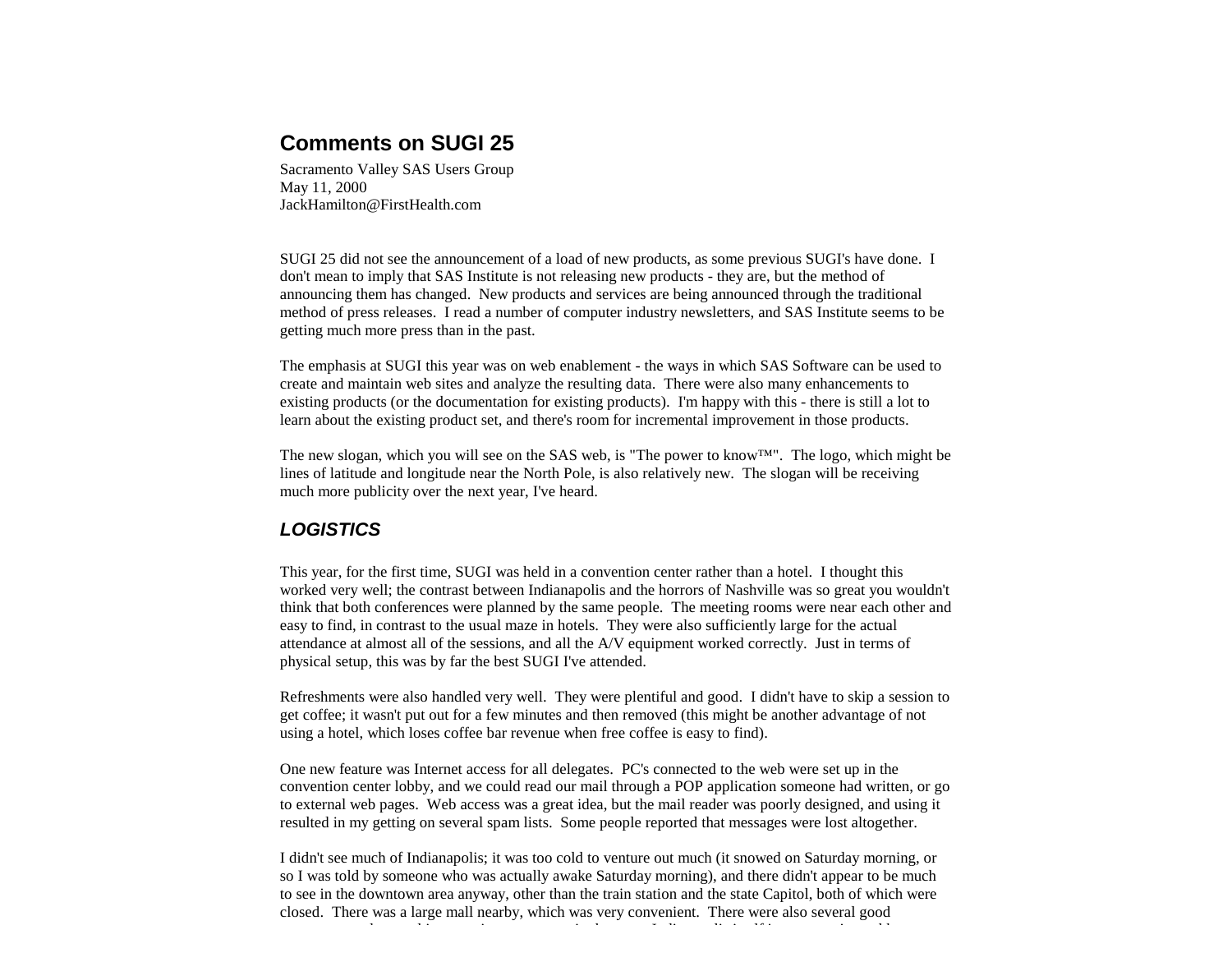The winner of the 9th annual SAS Enterprise Computing Award for Academic Applications was Baylor University, for data mining and data warehousing (see <http://www.sas.com/new/preleases/041000/news5.html>).

The winner of the Enterprise Computing Award for Government Applications went to the Environment Protection Agency for its Aerometric Information Retrieval System (AIRS) Graphics application (see http://www.sas.com/new/preleases/041000/news3.html> and <http://www.epa.gov/agweb/>). You can create AIRS graphics on the web; for example, if you want to see daily air pollution levels for Sacramento over the past year, go to the web page above and click on "PSI Chart" at the bottom left of the page.

The winner of the Enterprise Computing Award for Commercial Applications was AutoTrader.com, whose snazzy commercials you may have seen on TV. They won for "an interactive management application to collect, process and analyze data and critical site metrics" (see http://www.sas.com/new/preleases/041000/news4.html>). Dr. Goodnight showed some very interesting ways in which the current autotrader site  $(\langle www.autotrader.com>})$  could be enhanced using SAS software (it wasn't clear whether their current site uses SAS/Intrnet, or if their SAS applications are internal only).

The winners of the User Feedback award were Jeff Hiris at Brown University for many things over the years (<http://www.sas.com/new/preleases/041000/news6.html>) and Michael Benson of Equistar Chemicals for his testing of JMP version  $4 \left\langle \frac{\text{http://www.sas.com/news/preleases}/041000/news7.html}{\text{http://www.sas.com/news/preleases}/041000/news7.html}\right\rangle$ . This was the first time the User Feedback award has gone to the user of a product other than SAS.

The real attention-getter was the Palm VII wireless data demo. The Palm VII is a Palm Computing handheld device with a radio data unit that connects to the Internet through a cellular phone system (it covers most of the United States; I've heard that wireless Palms are popular in Europe, but I don't have any details). It's hard to explain exactly what this system does; saying that it's a miniature web browser doesn't do it justice. Two of the common uses are for stock quotes and airline flights, but you can write a Palm/server combination to do many different kinds of data retrieval. The example shown (if I recall correctly) was of a SAS executive looking at total sales by region, finding out which regions were doing well, who the new customers were. etc. - a drilldown app on a very small portable machine. I can see lots of potential uses for this by sales reps, or even doctors who want access to medical records (the PalmOS has several built-in security mechanisms, so data are as safe as they are anywhere else on the net). The Palm.Net network is already set up; what SAS Institute will add is the ability to easily write pages in the WAP format using SAS/Intrnet. This is, of course, something that can already be done, just as you can write HTML using the data step instead of ODS, but better tools are always welcome. Incidentally, although the demo at the opening session was faked (they were using cached pages rather than getting data from the wireless network - given all the possible problems with wireless networks, or even wired networks, I would have done the same thing), it should be pretty fast in real life - WAP (wireless application protocol) apps are designed to transfer as little data as possible as quickly as possible. See <http://www.sas.com/new/preleases/041000/news8.html>.

There was a real emphasis throughout the session on "E" - not entirely defined, but it seemed to cover web page creation and especially web data analysis and business applications. There's an interesting article about this at <http://www.news-observer.com/daily/2000/04/12/biz00.html >.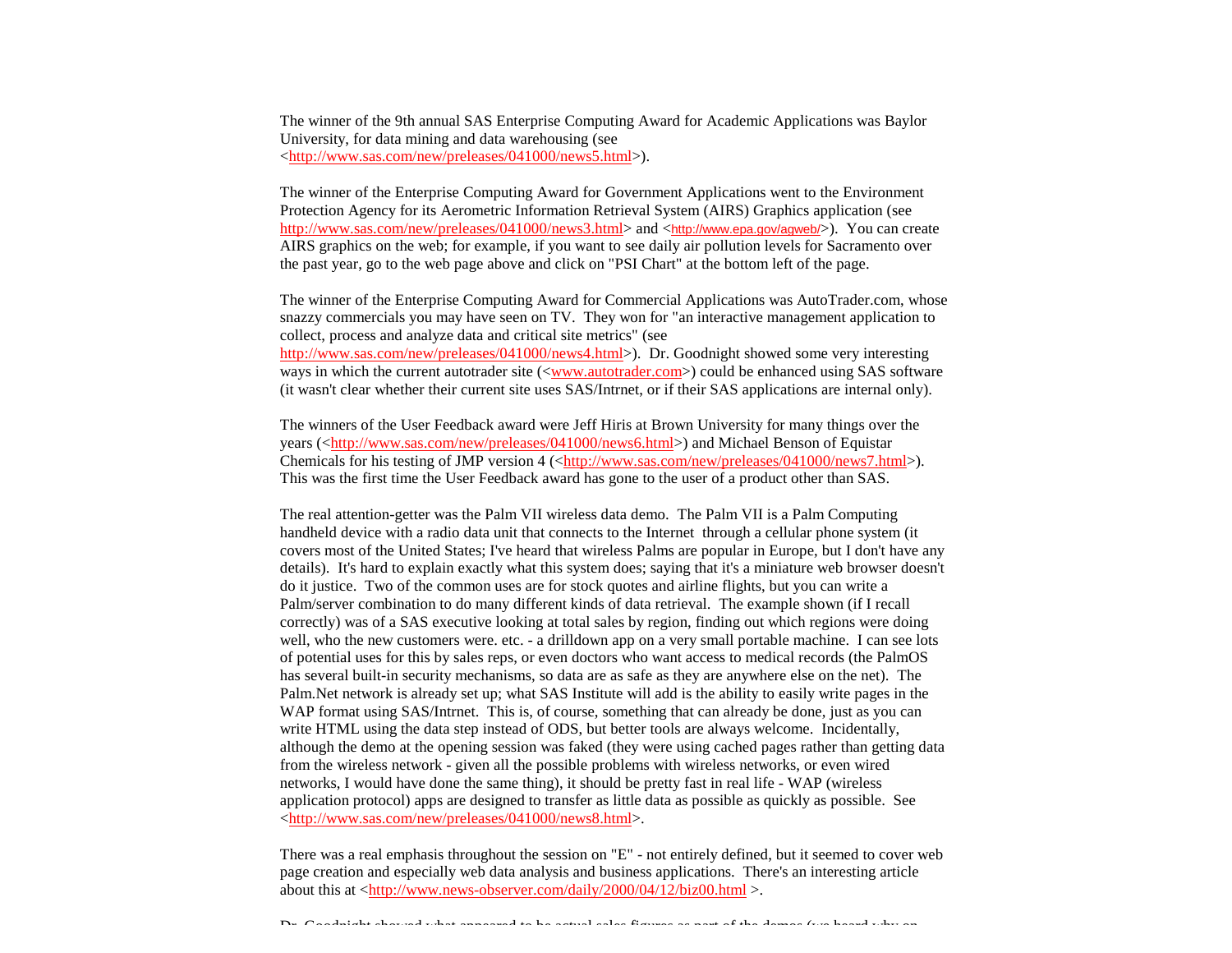## *FUTURES FORUM*

Key initiatives are:

- Data warehousing
- Business Intelligence
- Applied Analysis
- Business Solutions
- E-Intelligence

It was mentioned that Sun has a 3 month development cycle for front ends, with 9 months for back ends. That's what SAS Institute wants to have, rather than its current much longer cycles.

Upcoming versions:- 8.1, 2nd quarter 2000; more support for "e".- 8.2, 4th quarter 2000; more support for "e", support for 64 bit systems (HP, IBM, Sun), support for Linux.

8e features (same as 8.1?):

- web ready output
- analysis of web data (Webhound?)
- transparent data access
- more analytics
- more support for information delivery via the web

Clients for the 21st century are Windows, the web, and WAP. We can expect desktop apps, GUI interfaces, and an emphasis on Windows.

Project Mercury is a multi-year, multi-release project which you might think of version 9 of SAS (except that Mercury spans versions). Its emphases are metadata, scalability, and security. The open metadata architecture has turned out to be very difficult (they have decided on XML as an interface).

SAS will be getting a new kernel architecture, and there will be native support for Java within SAS on those platforms whether a good Java compiler exists (apparently SAS Institute does not plan to write its own Java compiler).

Why Java? The message from customers is clear - use one language. Java is reasonably good and is what students are now learning in college. One example of "native support" is that SCL will be replaced by Java over time. This does not mean that the existing language will go away (legacy code will be supported), and it also does not mean that you will have to learn Java (there will be tools to help you create full-screen applications; you might not ever see Java code at all unless you want to).

There will be ODS drivers for RTF and XML fairly soon. LaTEX is on a backburner.

GUI's will have more host look and feel than they currently do, and use of the SAS Explorer will increase.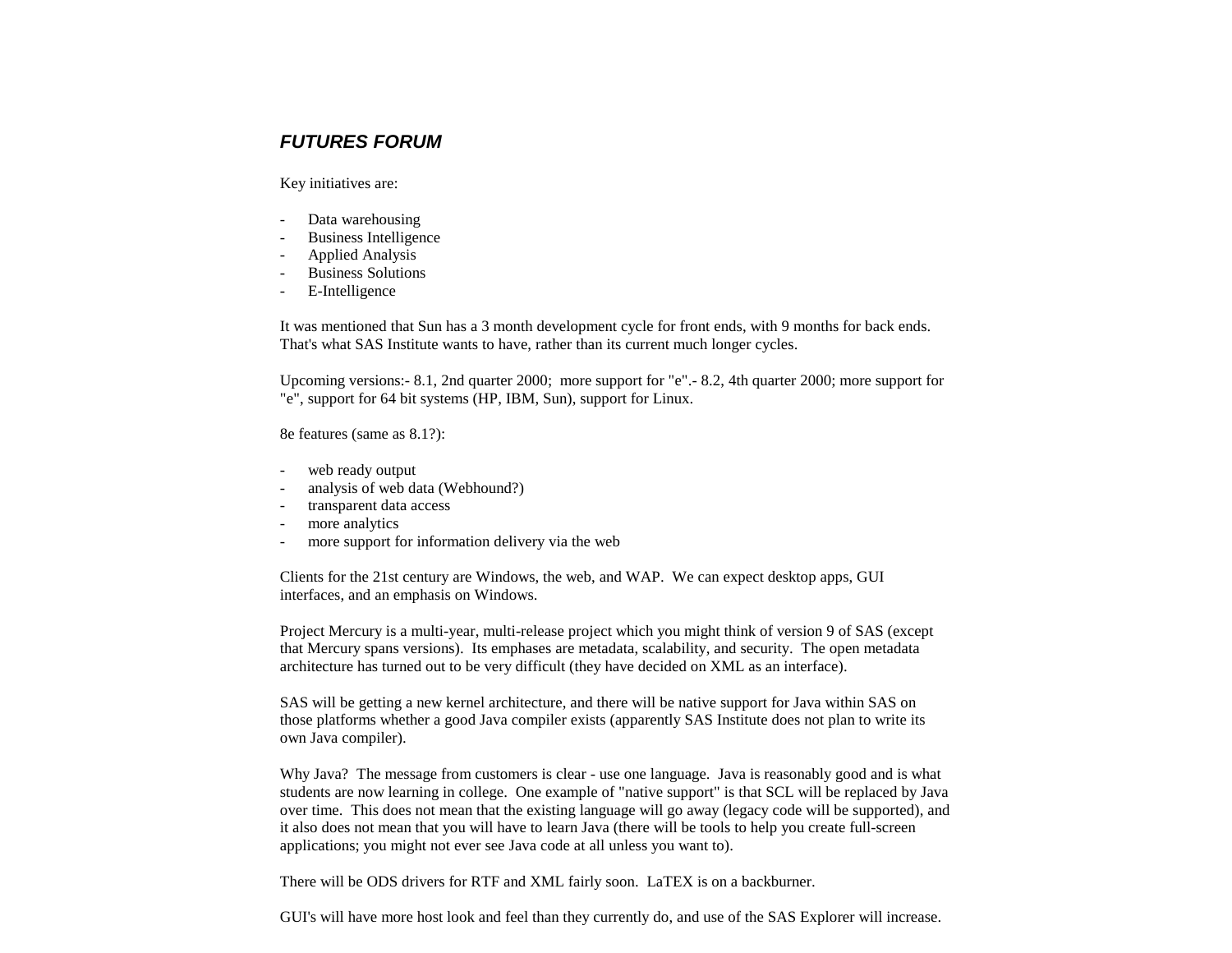## Questions&Answers&Statements&Responses

**Statement**: Users and administrators aren't happy with the setinit process.

Response: One thing they might consider is automatic updates through the web.

**Statement**: Many users would like to receive announcements telling us what the wave of the future will be. When should we stop learning AF, for example?

Statement: Many site reps would like a facility to track when an obsolescent feature is used (PROC MATRIX, for example). That would help in tracking down programs which need maintenance. Often the author has left and whoever is running the program doesn't know what it's doing underneath. It would be useful to have an info message telling you that a program is about to stop working, rather than an error message telling you that it has already stopped.

Response: They'll think about it. It's not an easy problem to solve.

**Question (from me)**: When will SAS go IPO?

Statement: (from Barrett Joyner) SAS will go IPO in 12 to 18 months. It won't be a complete IPO; only part of the company will be sold.

(There was more discussion of this. There was speculation outside the session that the potential IPO was the reason for Dr. Goodnight revealing financial information at the opening session. SAS is having an increasingly difficult time attracting "e"-employees, who are offered stock options with the potential of vast wealth at other companies.)

**Question**: The "SAS brand" was mentioned a lot at the opening session. What does that mean?

Response: SAS covers a lot of territory and does a lot of stuff really well. The press doesn't know how to handle it. (So SAS is trying to help the press do its job, it appears. I agree that reporters don't quite seem to be able to believe that SAS does everything it does.)

(There was a separate mini-track for Japanese reporters at this SUGI. I hear it was set up more or less at the last minute, but they had separate rooms with translators. Several people were asked to repeat their regular papers for the reporters.)

**Question**: (from me) Microsoft is making things easier to do. SAS Institute seems to be making things harder to do. Why can't you be more like Microsoft?

Answer: The answer didn't come at the Futures Forum, but it became evident in the Demo Room. SAS \*is\* making things easy, they're just not letting us know that they're doing so. SAS's usual emphasis is on the complicated, complete solution, not the quick, easy, solves 80% of the problems solution. Take the problem of creating web pages with SAS/Intrnet: almost all of the examples I've seen involve a lot of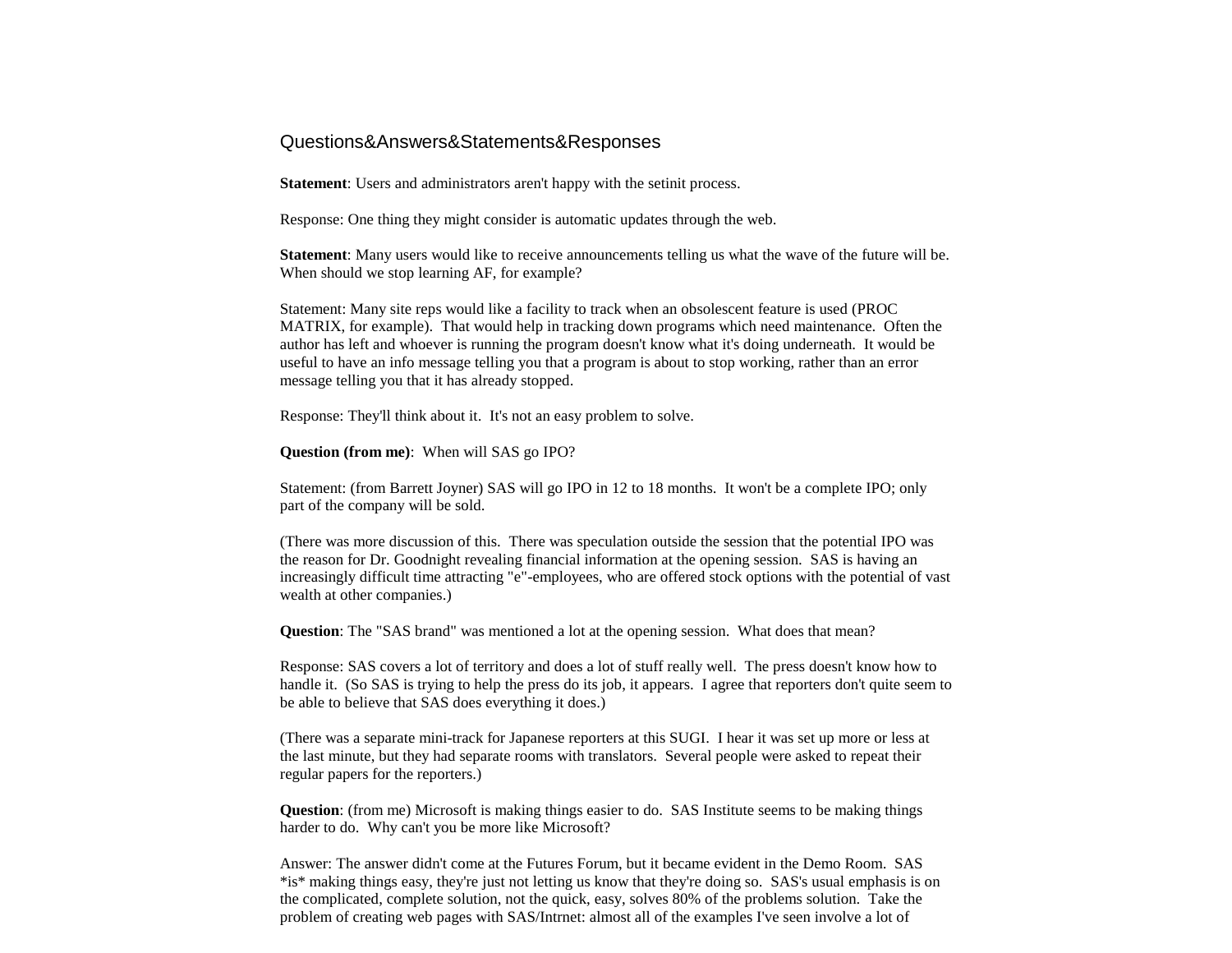**Answer**: (from Barrett Joyner) It shouldn't be difficult. If a customer has an reasonable evaluation plan, their Sales force should not be an obstacle.

(This isn't quite what I wanted - I want to be able to try SAS products without knowing exactly what I'm going to use them for. SAS doesn't quite seem to "get" the concept of seed copies.)

#### *ODDS AND ENDS*

The big buzzwords from last year (Balanced Scorecard, Customer Relationship Management etc.) were not much in evidence this year. They were mentioned occasionally, but not nearly as much as last year. Similarly, what seemed to be an attempt last year to position SAS Institute in the consulting market was not mentioned this year.

Several people commented that SAS seems to be taking more of a big-bucks corporate approach, perhaps with an eye to their upcoming IPO. A highly-placed source said that SAS Institute is going to start courting top-level executives much more heavily than in the past. (I have not noticed any tendency for SAS Institute to ignore smaller customers, and I would be surprised if one develops.)

Lauren Haworth, who wrote an excellent book on PROC TABULATE, is signed up for a book on ODS. Lora D. Delwiche and Susan J. Slaughter, who wrote the well received "The Little SAS Book: A Primer", are also planning to write a book on ODS. The two books will have different emphases, and ODS is certainly a big enough topic to justify even more than two books.

IOM (Interface Object Module) will be supported under OpenVMS (and whatever Digital Unix is currently calling itself) sometime late this year. That means OpenVMS customers will be able to use Enterprise Guide and similar products.

Wireless Application Protocol support will be experimental in 8.1, and production sometime later. Methods for producing other kinds of custom XML are planned; they're discussing how to do it.

SAS Institute is opening an "e-intelligence" center in San Jose. It will "will focus on bringing SAS knowledge in data management and analytical abilities to dot-com and start-up companies, and to all companies involved in e-commerce."

Janus is a new product, still experimental, that provides a scaled-down version of the Display Manager in your web browser. It requires various licensed products to work (depends on your setup).

## *PAPERS*

I took a different approach to attending sessions this year. Rather than seeing a lot of papers which would be in the proceedings anyway, I went to Hands On Workshops (actually, I was a session coordinator, so I didn't get the hands-on part, but I got to see everything).

The Hands On sessions seemed to work well. The rooms were huge, and there were enough seats for everyone, at least in the sessions I coordinated. I was surprised by the refresh rate on the monitors - it was